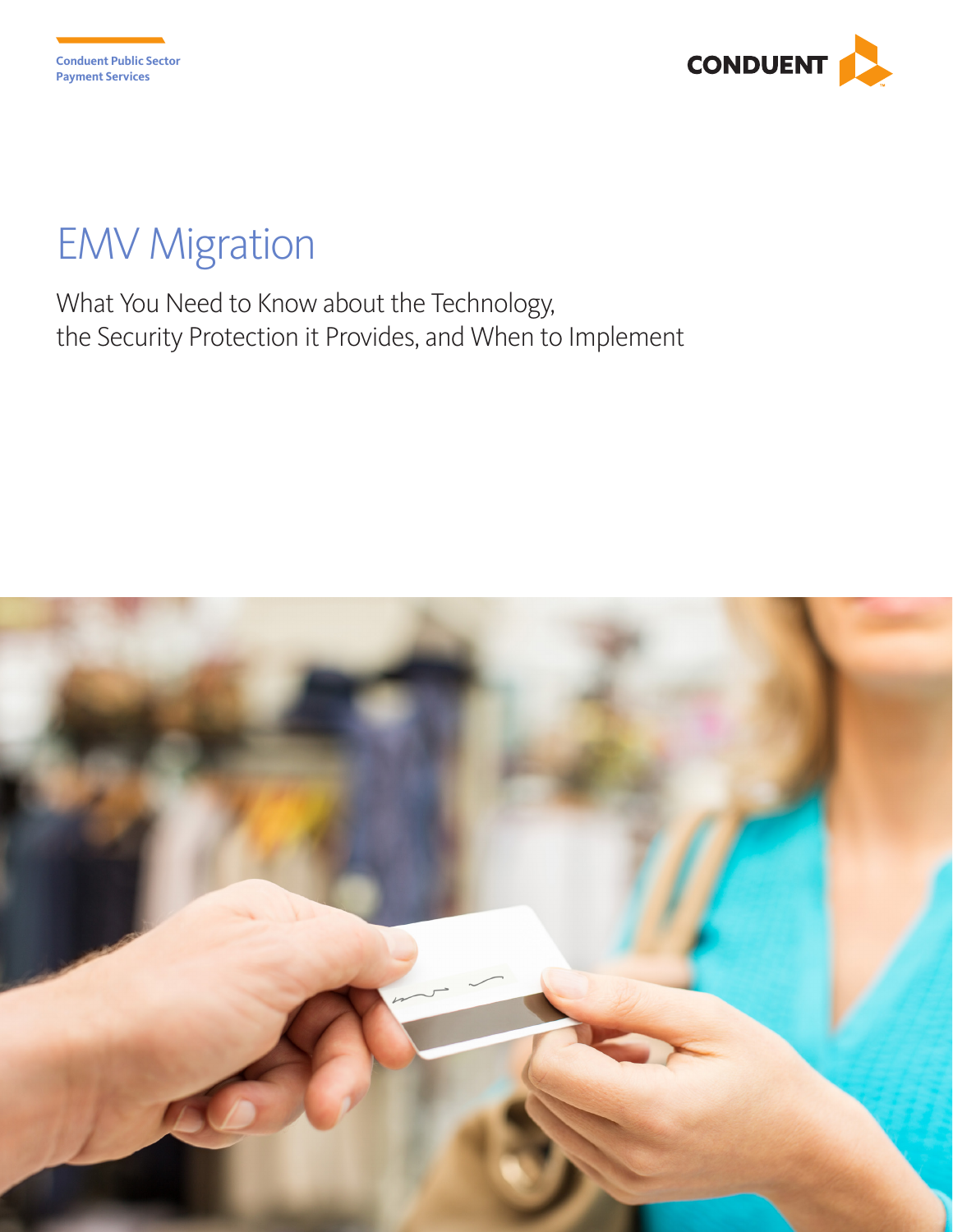

According to a 2016 TSYS study identifying consumer payment preferences, 40 percent of Americans prefer using credit cards, 35 percent prefer debit cards and 11 percent prefer cash'. With U.S. consumers eight times more likely to reach for plastic over cash, the ongoing migration to EMV chip technology impacts millions – card issuers, merchants and consumers alike. Since more and more government agencies and government benefit programs are implementing debit card programs, the EMV conversion is beginning to impact the public sector as well.

While EMV chip technology has long been the global standard for credit card and debit card payments, the US has only recently begun the process of embracing it. Still, enormous progress has been made nationwide migrating cards to EMV. The Strawhecker Group reports that 52 percent of merchants today are enabled to accept chip payments. But that number doesn't tell the whole story. While 63 percent of all cards in the market are chip cards, the type of cards converted is not at parity: 81 percent of credit cards are converted to chip, but only 46 percent of debit cards converted to chip, per Glenbrook Partners<sup>2</sup>. .

In this paper, we'll discuss the technology behind EMV and review some misconceptions about EMV security in terms of what is protected by EMV and what is not. We'll also share some insights into how to determine the best time for your program to implement EMV, depending on your unique circumstances.

## **What is EMV and why the migration now?**

EMV stands for Europay, MasterCard and Visa, named after the three companies that created the standard. It is an open-standard set of specifications for smart card payments that includes requirements to ensure interoperability between payment cards and point of sale (POS) terminals.

The chip in an EMV chip card contains a microprocessor that supports functionality well beyond that of a traditional magnetic stripe card, including strong transaction security. When using an EMV-enabled card at an EMV-enabled terminal, the cardholder doesn't swipe the card as is done today for a magnetic stripe transaction. Instead, the card is inserted into a reader in the payment device. Some EMV cards are also available with contactless functionality, which enables the chip to be read over a short distance using radio-frequency identification (RFID) technology.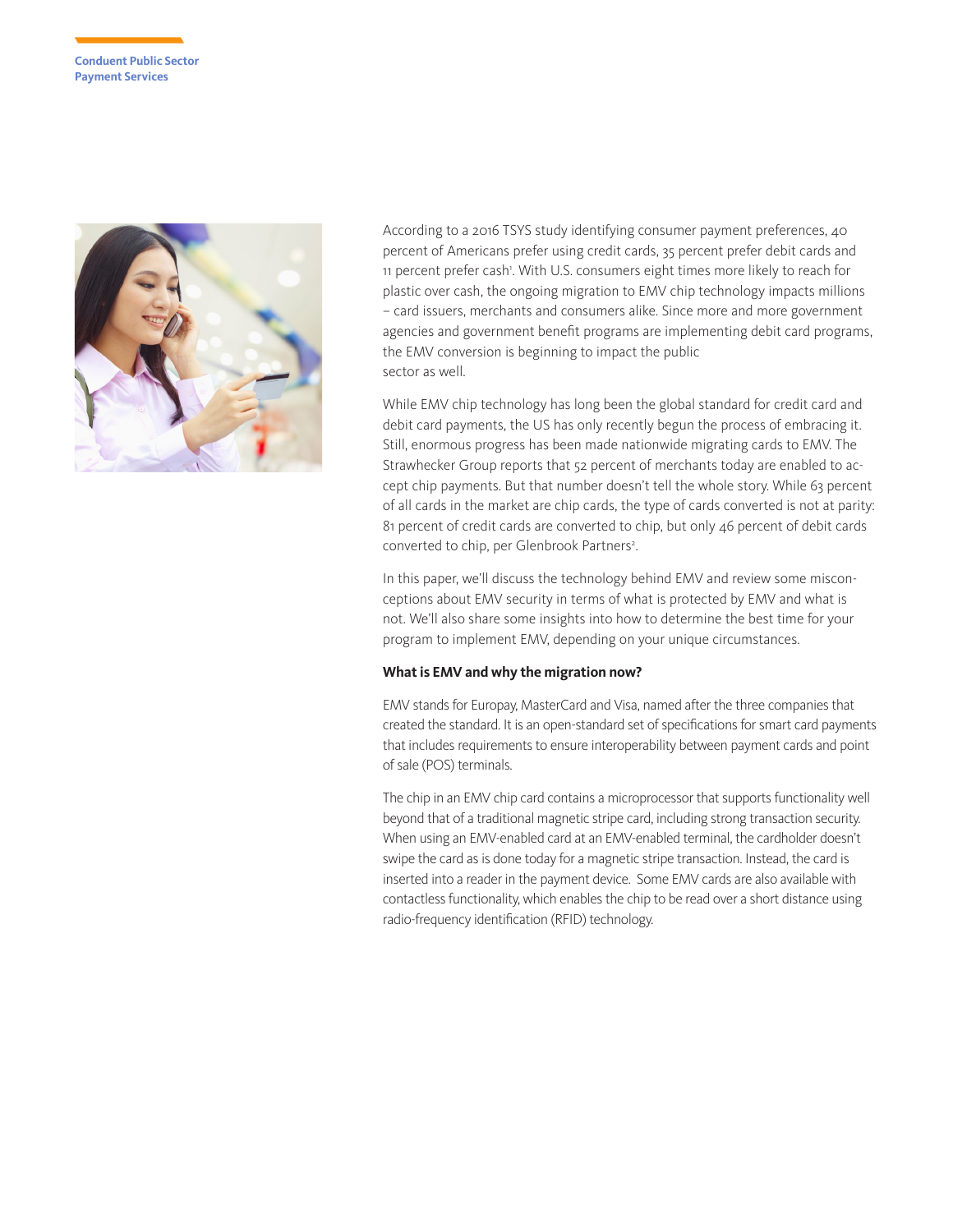So why has the U.S. only recently begun a conversion that the rest of the world undertook years ago? One of the main reasons for the delay in the U.S. is the sheer volume of those impacted by the changeover. The U.S. has more banks, card issuers, merchants and consumers using payment cards than any other country, which equates to a massive and complicated coordination between numerous parties.

Additionally, adopting the new technology means card issuers must create and issue new cards to consumers and merchants must update payment terminals with both new hardware and software, all of which is expensive. EMV cards can cost upwards of one dollar more per card than traditional magnetic stripe-only cards. While the estimated cost of replacing the 15 million point-of-sale terminals with chip card compliant machines is \$6.75 billion with an average cost of \$500 - \$1000 per terminal<sup>3</sup>. .

In 2011, after some very public data breaches impacting millions of cardholders nationwide, the payment networks (MasterCard, Visa, American Express and Discover) began to announce their roadmaps for EMV implementation in the United States. The announcements contained important fraud liability shift milestones to ensure incentives for both issuers and merchants to convert to EMV. The most impactful shift occurred in October 2015 when a fraudulent transaction at a point of sale location became the responsibility of the party that was least EMV-compliant. In October 2016, fraud shifted to the least-EMV compliant party for ATM transactions routing over the Mastercard Cirrus ATM network. For other networks, such as the Visa Plus ATM network, the fraud liability shift will take effect in October 2017.

The final fraud liability shift will take place in October 2020 for gas station owners running Automated Fuel Dispensers (AFDs). Originally given a deadline of October 2017, AFD owners have been granted a 3-year extension to implement EMV technology due to the cost and complexity of the changes required.To explain a little further, the October 2015 POS liability shift date meant that the least secure party – or the one not capable of performing an EMV transaction – would now be responsible for any counterfeit fraud occurring during the transaction. Prior to the shift, the POS counterfeit fraud was largely absorbed by the card issuer. This type of liability shift is adding incentives and motivation for merchants to update payment terminals to be EMV-compatible.

One thing to keep in mind as we consider the current state of transition in the market: magnetic stripe cards have been the standard for card payments for decades and, even with the introduction of EMV, the magnetic stripe is not fully going away. Cards issued with EMV technology also have magnetic stripe capabilities, so consumers still have the ability to pay via magnetic stripe if they encounter a payment terminal without EMV capability.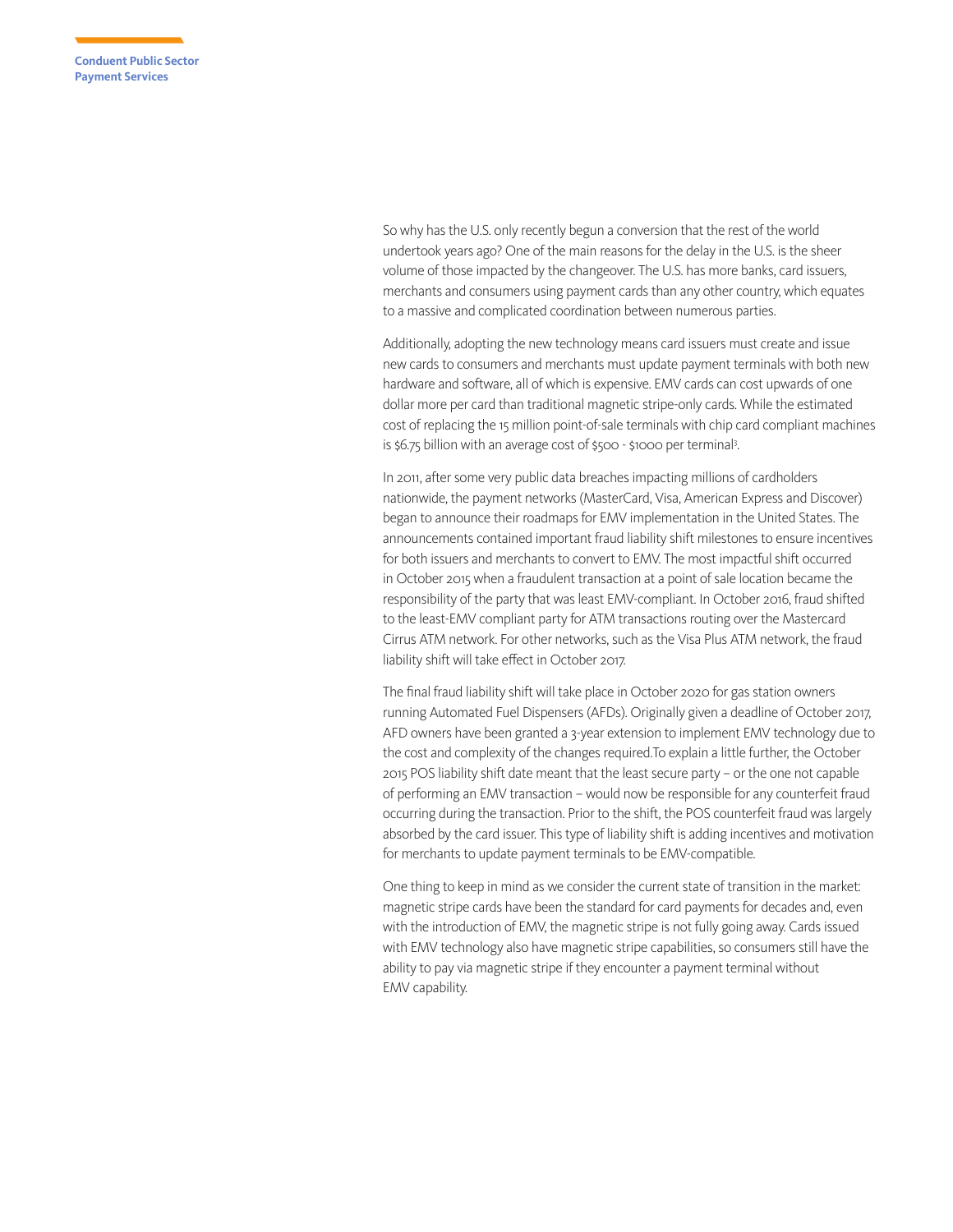

## **EMV security**

A key difference between the use of the EMV chip and the magnetic stripe on the security front is EMV's use of dynamic data during a transaction. Each transaction carries a unique 'stamp' which prevents the transaction data itself from being fraudulently reused, even if the cardholder data in compromised.

Overall, EMV secures the payment transaction with enhanced functionality in three areas (see new comment):

- 1. Card authentication: The card itself is validated typically by the issuer during a payment transaction. Also, during the transaction, the chip creates unique transaction data, which means that any captured data during the transaction cannot be used to create counterfeit cards and execute new transactions.
- 2. Cardholder verification: This is the process by which the issuer verifies the person attempting the transaction is actually the person to whom the card was issued. In the US, cards typically support online PIN, signature, and no cardholder verification (which is typically used for low risk and low dollar transactions).
- 3. Transaction authorization: Similar to the authorization process used for magneticstripe only cards, issuers use issuer-defined rules to decision transactions. However, with EMV transactions, additional transaction data, including the transaction-specific cryptogram, is available. This enables the issuer to make more robust authorization and decline decisions on each transaction.

Through the use of advanced encryption, embedded card risk analysis capabilities, and online authentication, most of the traditional methods used to steal card data or to clone cards using magnetic stripe technology are ineffective, or at the very least, very difficult to accomplish.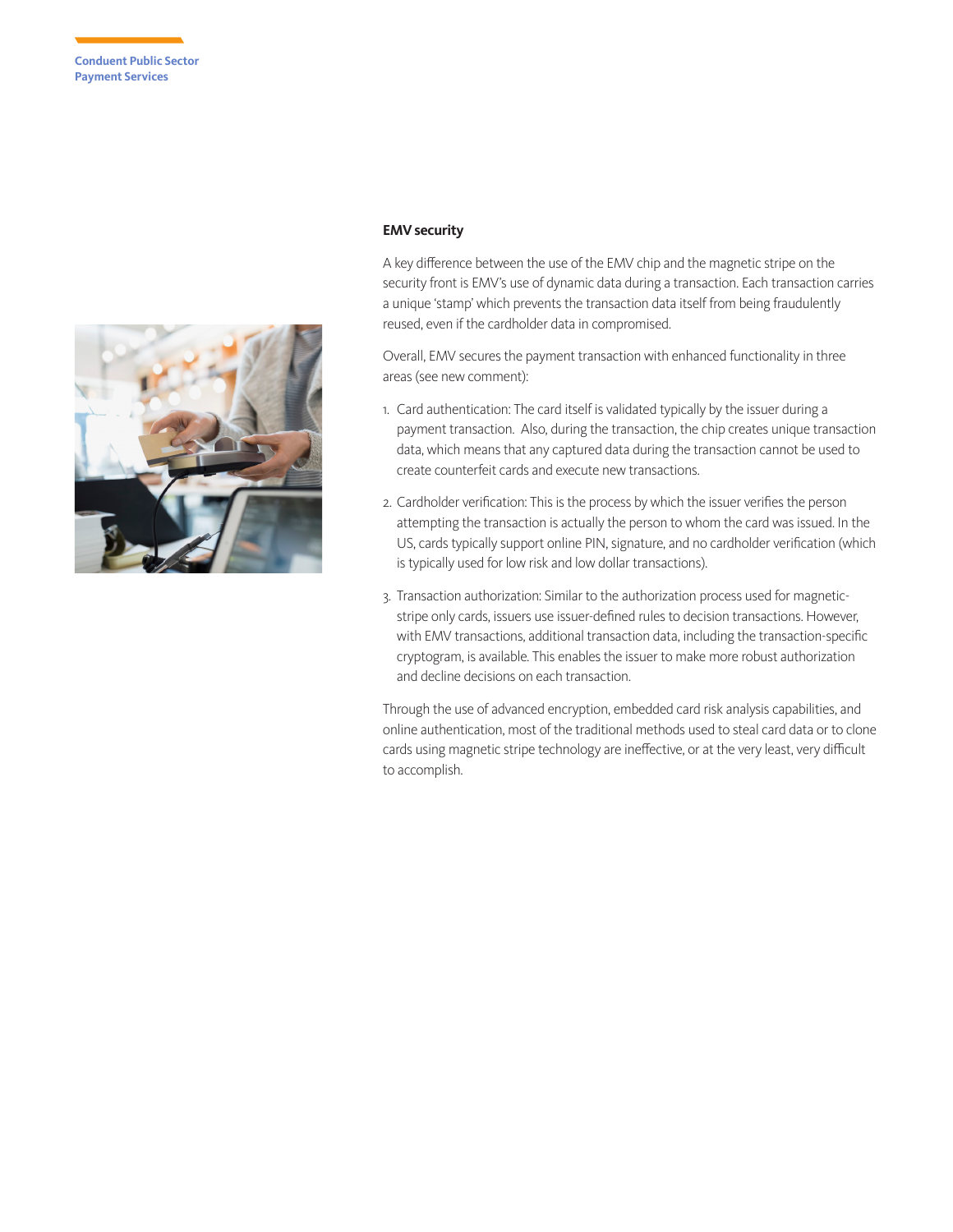#### **Beyond EMV**

It's important to note that EMV can't protect against all types of fraud. For example, a lost or stolen card where the PIN has been compromised can still be used by a criminal or fraudster to make a POS transaction. Additionally, card-not-present (CNP) transactions like those done online or by phone are not protected by EMV because the chip is not read in the transaction.

Fraud follows the path of least resistance. Much like a burglar bypasses the house with the locked gate and security system in favor of the one with the open window, criminals will always look for the easy money. EMV isn't a silver bullet to prevent fraud but rather one of an array of effective tools used in the fight. Protecting against fraud requires a multi-pronged approach with a combination of fraud prevention tools, data analytics, and expertise.

In our card programs, we apply analytics to uncover suspicious activity. The quick use of data produced by payment cards offers a powerful fraud-fighting weapon. There are new tools using advanced algorithms to monitor behaviors and patterns in real time that send alerts of suspicious behavior, based on preset parameters, directly to the fraud prevention team's desktops for follow up. Lengthy, overloaded reports have been replaced with streamlined on-screen dashboards that provide a cohesive view of activity for rapid response.

By analyzing data over time, or comparing active case information, the following fraud markers can be identified:

- Outlier Detection: finding merchants and recipients that stand out from their peers
- Network Analysis: finding merchants and cardholders that are connected to each other and highlighting networks with similar suspicious behavior
- Geospatial Analysis: finding cardholders that are traveling unusual distances or that are near centers of suspicious activity
- Temporal Analysis: finding merchants whose sales, adjustment or return volume has suddenly spiked when nothing else appears to have changed

Even with the right mix of technology, most agencies can't effectively tackle ongoing fraud mitigation on their own. The best defense is finding a technology partner who offers a full portfolio of tools, a highly developed analytics practice and a deep understanding of the intricacies of government benefits programs – like Conduent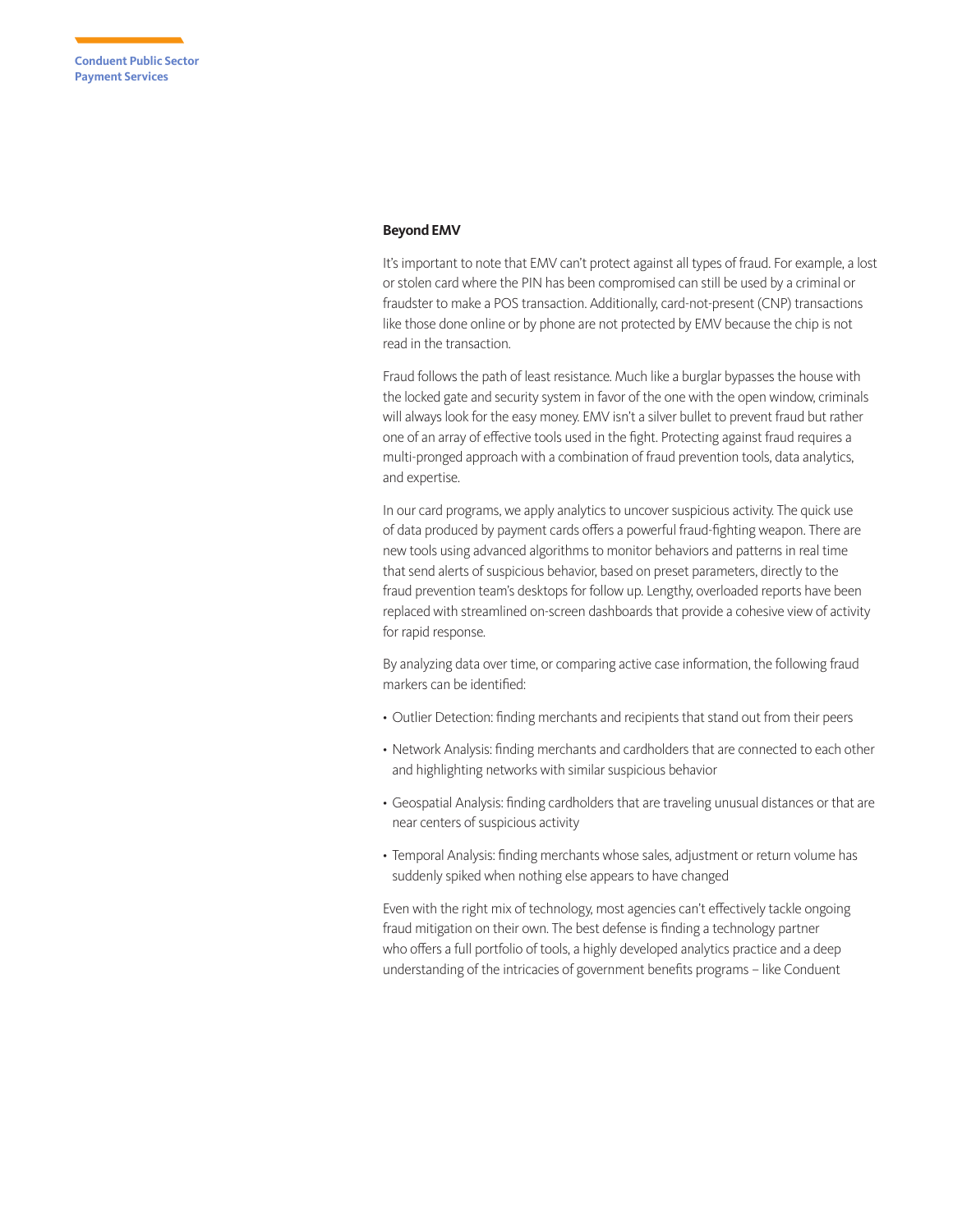

### **Is it time to switch to EMV?**

While millions of personal credit and debit cards have already been converted to EMV, government benefits prepaid cards are just beginning the conversion process. As with any technology, the path to full rollout takes time. State agencies – in partnership with their program managers - must do their due diligence to determine the best time for conversion. While a 2014 Executive Order signed by President Obama sped the adoption of EMV for federal benefits cards, no such mandate has yet been put in place for state programs.

One of the ways we at Conduent help our customers determine a timeframe for EMV migration is by tracking fraud losses on a monthly basis and evaluating the cost of EMV implementation in comparison to the potential counterfeit fraud savings. Due to the high cost of the EMV plastics (resulting from the embedded chip), conversion costs often times outweigh potential counterfeit fraud savings.

However, due to differing counterfeit fraud levels on each program, some programs are ready for conversion. In fact, we have issued more than 5.5 million EMV cards to Direct Express federal benefit program cardholders and are similarly leading the way at the state level. For the rest of our programs, we continue to monitor past fraud behavior and model future potential fraud to determine the optimal time for EMV conversion.